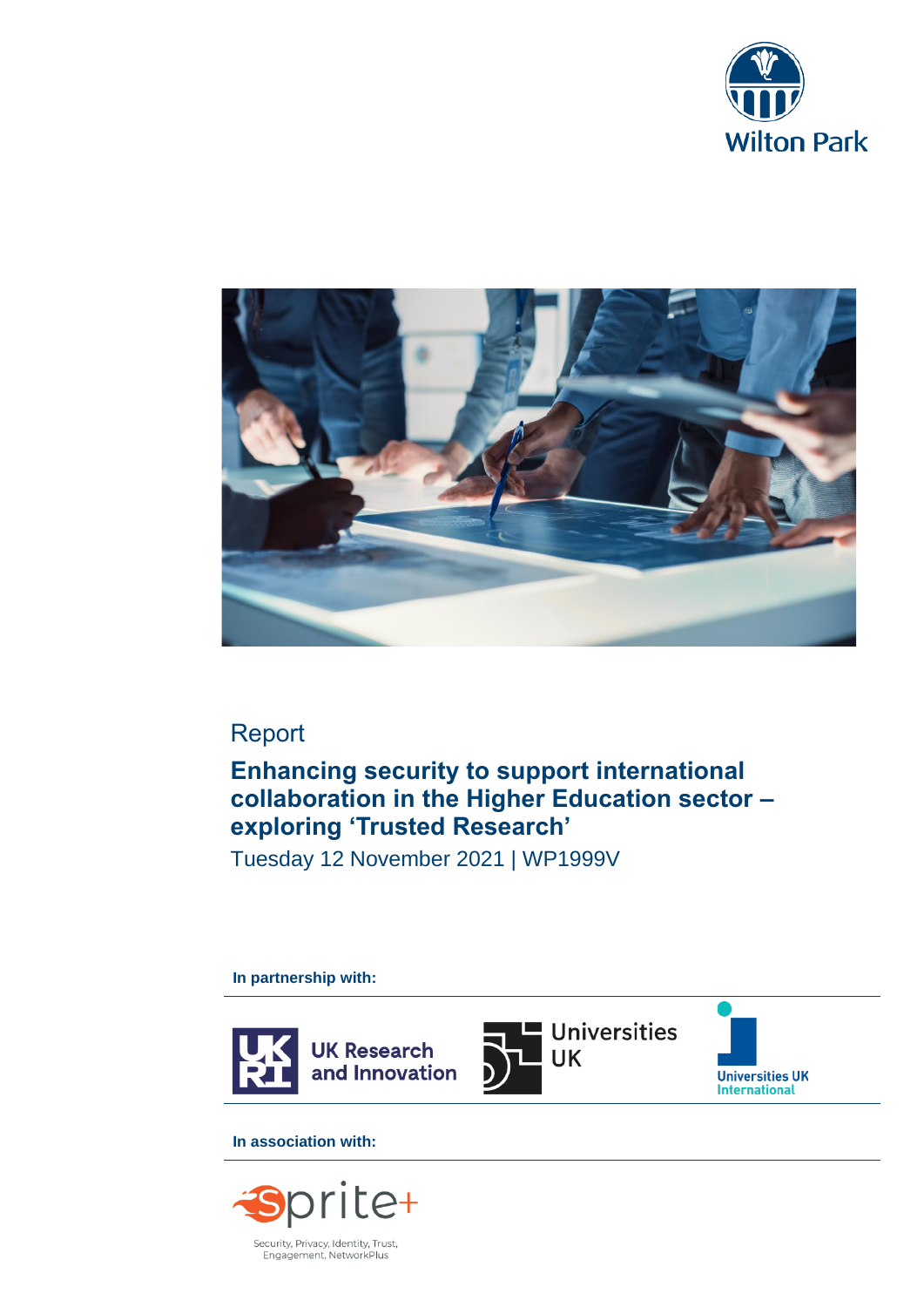

## Report

# **Enhancing security to support international collaboration in the Higher Education sector – exploring 'Trusted Research' | WP1999V**

Tuesday 12 November 2021 | WP1999V

**In partnership with UKRI, UUK, UUKi and in association with SPRITE+.**

### **Background**

Governments internationally are concerned that academic research and innovation could be exploited by state or state-linked actors which do not respect fundamental rights and freedoms or who are hostile to UK interests; the 'trusted research' initiative was developed to consider how to respond to rising concerns among UK universities about how best to protect their staff, research and infrastructure when collaborating with international partners, to ensure that universities can continue to collaborate whilst maintaining the protection of UK interests.

The UK is a top destination for foreign students, who not only contribute to the culture and diversity of institutions but provide a key source of funding for UK universities. The UK has a thriving research and innovation sector that attracts investment from across the world, with more than half of UK research being a product of international partnerships. Developing and maintaining these international collaborations is critical to the success of UK research and innovation, and there is a call for academia and partner countries to share knowledge and examine best practices to identify strategies and actions to protect higher education ('HE') institutions from hostile or unethical interference by state or state-linked actors.

Featuring representatives from the HE sector, as well as representatives from the Centre for the Protection of National Infrastructure ('CPNI'), UK Research and Innovation ('UKRI'), and the government's recently formed Research Collaboration Advice Team ('RCAT'), this dialogue aimed to identify strategies to enhance the security of the HE sector through sharing experiences and best practice to align security priorities, policies and messaging across the HE sector and government departments. It sought to raise awareness of the prevalent threat to the HE sector, strengthen the links between the government and the HE sector, identify opportunities to work collaboratively across the agenda, and support the development and dissemination of support, advice and guidance

This report should be read in conjunction with the scenario that was used to generate discussion at the event (see Annex I).

### **Key points**

- There are a number of risks impacting on HE institutions and their staff. The institutions themselves face interconnected reputational, legal, and financial risks related to trusted research, as well as potential damage to the culture of openness that enables research collaboration. But support is also required to reinforce the personal well-being of academics, students and personnel caught up in potential issues related to trusted research.
- Striking a proportionate and appropriate balance between promoting international collaboration and protecting national security and investments is key. The creation of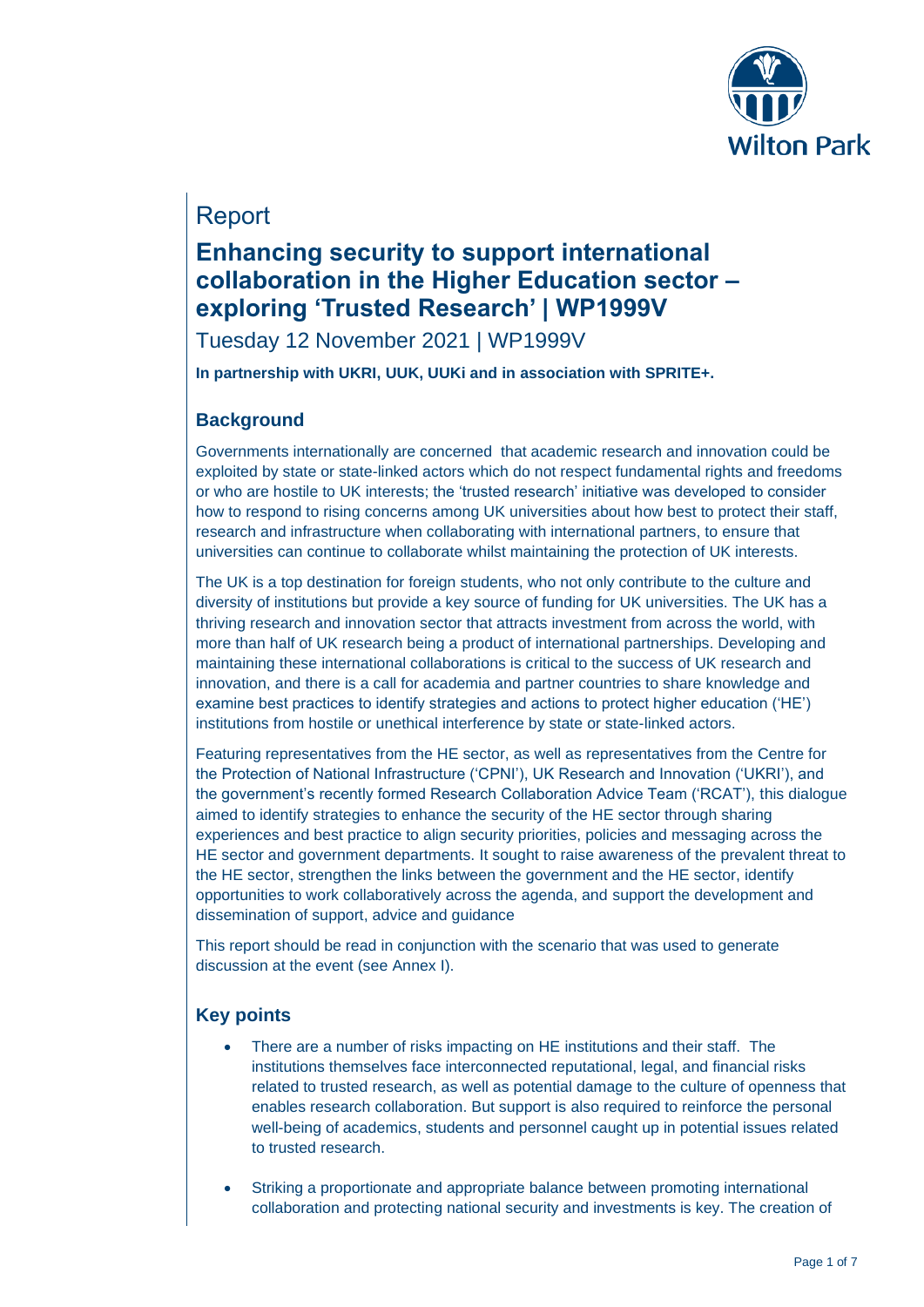RCAT to coordinate interaction between the government and the HE sector will be crucial in calibrating the right level of response to risks and threats, while making the fragmented approach towards trusted research more coherent and easier for the HE sector to navigate.

- The HE sector has the opportunity to demonstrate a responsive, dynamic and proactive approach to mitigating risks around trusted research, ensuring all research collaborations and relationships are aligned around shared visions and values to support open, safe and secure international partnerships. A proactive, pre-emptive approach that allows for effective self-regulation would be preferred over the imposition of stringent government regulation or further, and possibly more restrictive, legislation around trusted research. There is an opportunity for the sector to work collectively to establish new mechanisms to manage risks as well as highlight and strengthen existing mechanisms.
- Only cultural change can foster a truly proactive approach. More should be done to ensure that the risks around trusted research are properly understood to address a lack of awareness across the research community. But what is also required is a whole system approach to ensure that institutions and organisations recognise the wide range of activities that should be covered by trusted research frameworks and principles, including teaching, students' data, facilities and personnel.
- The situation around trusted research should not be catastrophised in many ways international partnerships are stronger and more productive than ever, as is the appetite from the sector to work together in response to this agenda**.** There is clear value in international research collaboration, and the benefits should be recognised and promoted at the same time as the areas of risk are highlighted.

### **Summary of discussions**

#### **Risks and threats in international collaboration**

- 1. **Adversaries' methodologies of stealing, spying on, or subverting research are evolving**, so government and the HE sector should collaborate to remain agile and adaptable in their responses to changing threats in order to minimise the potentially negative implications for academic freedom. These threats do not necessarily come from those countries most readily identified as likely actors and whose activities are being carefully handled through diplomatic channels (China, Russia, North Korea, Iran) but can also be from a wide range of countries and actors with varied motives.
- 2. Discussing sensitive information uncovered through specific government powers with HE institutions **risks disclosing confidential methods and sources**. The CPNI and RCAT would find it easier to discuss specific risks and threats if there was an improved repository of open-source information that could corroborate their intelligence. The risk of not sharing this information, and details of specific cases, is that decisions would then be made from an ill-informed position. There is therefore a need for multiple fora and mechanisms to help drive this ambition, with clarity around expectations and requirements and with more key people in the academic community, especially in science and technology given appropriate security clearances so they can be privy to classified information about different threats.
- 3. **HE institutions often lack country and actor specific knowledge** to help manage and mitigate risks around international collaboration. HE institutions should engage with in-house academics and research specialists and use their deep knowledge to help make more informed decisions and improve pre-collaboration on due diligence; these experts could help provide the kind of open-source intelligence that is perceived as lacking. Government responsibility in support of this should be to share information transparently, appropriately and in a timely fashion to inform decision-taking and risk management whilst overall encouragement needs to be given for greater engagement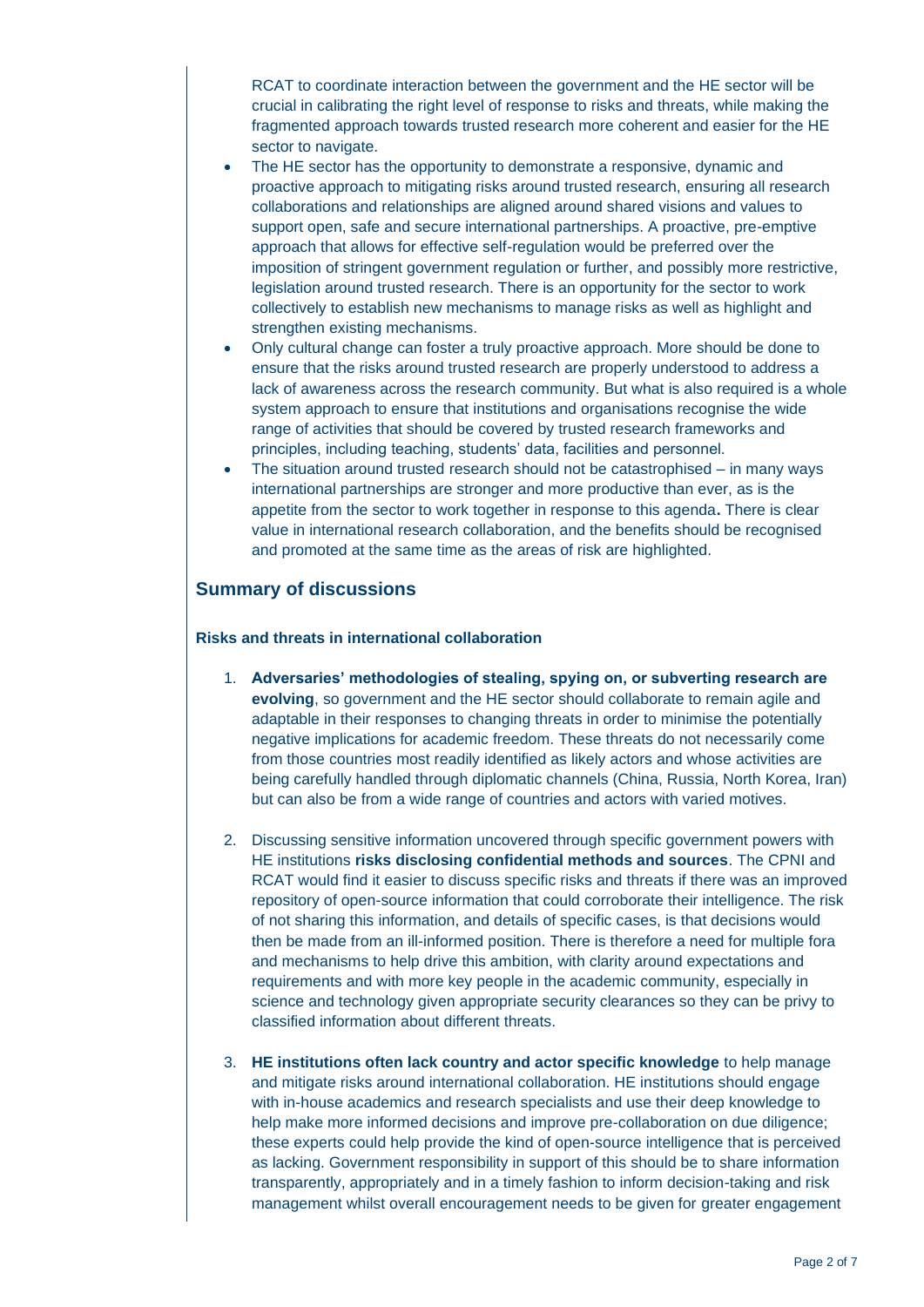between HE institutions and the security community.

- 4. There is a perception amongst HE institutions that being seen to report trusted research concerns to government could impact negatively on their reputation, and in turn their international partnerships and funding sources. **To mitigate this, there is a need for HE institutions and government to demonstrate a collective responsibility** across the sector to help colleagues to focus on how prepared or otherwise they are by taking steps to explain clearly why maintaining a degree of collaboration with a certain country is important and should be continued. As well as exchanging knowledge this could also focus on developing shared policy approaches, such as around the ethics of AI.
- 5. Media exaggeration and inaccurate supposition can be unhelpful, and the overall position would be improved if inaccuracies and suppositions could be rebutted, without undermining the security position.
- 6. There are implications from this not only for the institutions but importantly also for the people who are targeted as a result. In some cases, **media reporting and other pressures on staff and students can affect their well-being**, with the often broad and vague fallout leading to many being inadvertently implicated and unfairly treated with suspicion.
- 7. **The focus of risk mitigation should not only be on classic academic research, but also across the research and innovation pipeline.** . Government and the HE sector should adopt a broad perspective of potential threats – acknowledging, for example, that it may be easier for hostile parties to steal UK intellectual property from one of the start-ups, spin offs, and consultancies that form in and around HE institutions rather than from the institutions themselves.
- 8. Similarly, **the trusted research agenda should not be limited to emerging and dual use technology**; statements about dual use are hard to validate, as they are constantly evolving. It might be impossible therefore to control research in areas like AI when technology can be so easily repurposed. There is a great deal of complexity, that defies an easy fix, around the trusted research issue, and the government and HE sector should work through this together to identify solutions acceptable to both and continue to reflect the dynamic and evolving nature of trusted research.

#### **A fragmented approach**

- 9. **The landscape around trusted research compliance and risk mitigation is complex, fragmented, and hard to navigate**, both in terms of the government's communication around requirements and the interconnectedness of those requirements with HE institutions. There are good examples where HE institutions have embedded systems for assessing risk but collective improvements would help ensure consistency across the sector. HE institutions have the opportunity to ensure their own systems are sufficiently integrated so that there is a single 'point of truth' about the people and organisations they have relations with, that can be clearly communicated to external stakeholders, including government. HE institutions need 360-degree reviews to identify the overall situation and level of understanding around Trusted Research, including how government interventions relate and work together.
- 10. **Participants welcomed the formation of RCAT**, announced by the Department for Business, Energy & Industrial Strategy in May 2021 and due to be launched in 2022. Designed to be the first point of contact for HE institutions with trusted research-related concerns, RCAT advisors will work closely with HE institutions to identify potential risks institutions might face and possible mitigation they could adopt. RCAT will create greater understanding between the HE sector and the government, and connect HE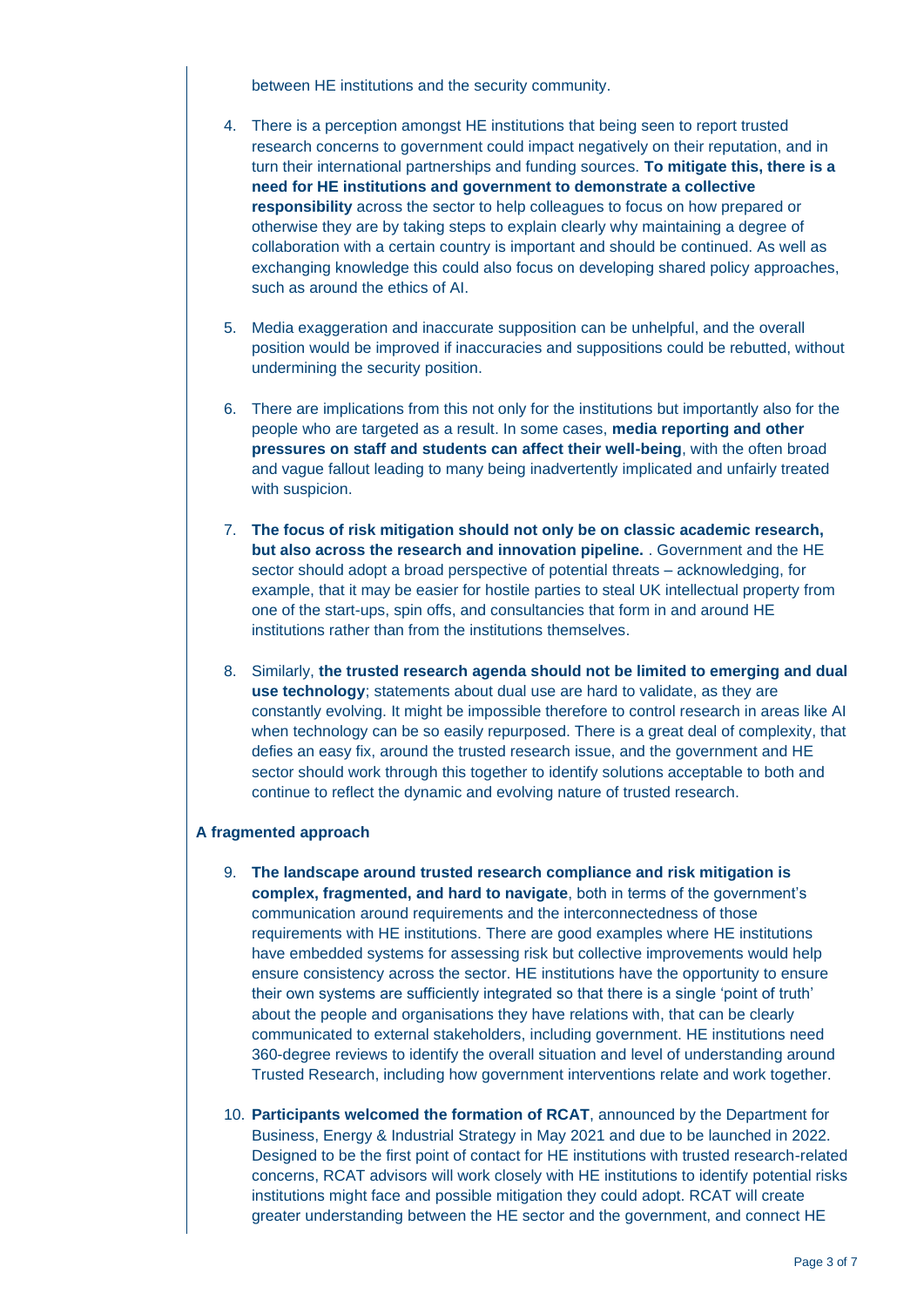institutions to other government partners, such as the Export Control Joint Unit, the Investment Security Unit (in BEIS) or CPNI, should the need arise.

11. Participants from the HE sector **called for RCAT to provide up to date and timely advice** on what threats they may be exposed to, as well as clear communication of government policy. Overall, RCAT should help develop and enable a sector-wide response to the issue of trusted research that is not limited to individual institutions.

#### **Raising awareness**

- 12. **Awareness of the issues around the trusted research agenda should be raised** among academics to provide assurances that it is not a way to spy on colleagues, which academics sometimes fear. There should be more openness about any conflicts of interest or dependencies that researchers and/or institutions might have. **A set of test cases** demonstrating the potential complexity and subtlety of trusted research challenges, including positive examples of international collaborations that are conducted safely and effectively, could be very helpful for HE institutions to sensitise staff to the nature of different risks and threats. The key is to evidence to colleagues that this is work being done for and with them, not to them.
- 13. Cultural change is already underway in relation to trusted research, but there is an opportunity to strengthen and raise visibility of good practice more broadly across the HE sector, to embed this cultural change routinely in the same way as the equality, diversity and inclusion agenda has become integrated into HE institutions' daily work. There are wider aspects for consideration – IP, for example – and so institutions need to be alive to the risks across these other spaces rather than seeing this as an issue that only impacts PIs. This will be challenging in several respects, not least because Principal Investigators pride themselves on their entrepreneurial skills and academic freedom, and therefore may prioritise securing funding over national prosperity and security.
- 14. The UK could **learn lessons from other approaches to trusted research**. The USA's National Science Foundation ('NSF'), for instance, has a list of 'catechisms', such as 'can the terms of engagement be clearly stated in writing?', and 'can you trace where all the funding comes from?'. The USA also have Information Sharing and Analysis Centers ('ISACs') focussed on cybersecurity and are considering establishing ISACs for research security too; in this event there could be an opportunity for coordination with the RCAT. There are obligations on HE institutions in the USA that receive grants over a certain threshold, and the USA requires public reporting of foreign donations to the Department of Education. The NSF is also going to fund research security training modules in the USA that will be made openly available to all.
- 15. **Other approaches to trusted research include the OECD's**, whose member states now see information leakage as a serious threat to national and economic security; the organisation is holding international workshops and collating data on members' experiences and approaches toward trusted research which the UK could learn from. **The G7 has put together a toolkit for training** on research security best practices which could help coordinate international thinking on trusted research challenges and opportunities. The G7's research compact tagline: 'open as possible, secure as necessary', received wide approval from participants.
- 16. The HE sector could also **learn lessons from certain industries**, such as the defence industry, which have the kind of clear guidance over prohibited activity that the HE sector would benefit from further developing.

#### **Regulation**

17. **HE institutions should continue to improve and demonstrate self-regulation around trusted research to reduce the risk that government may impose broad**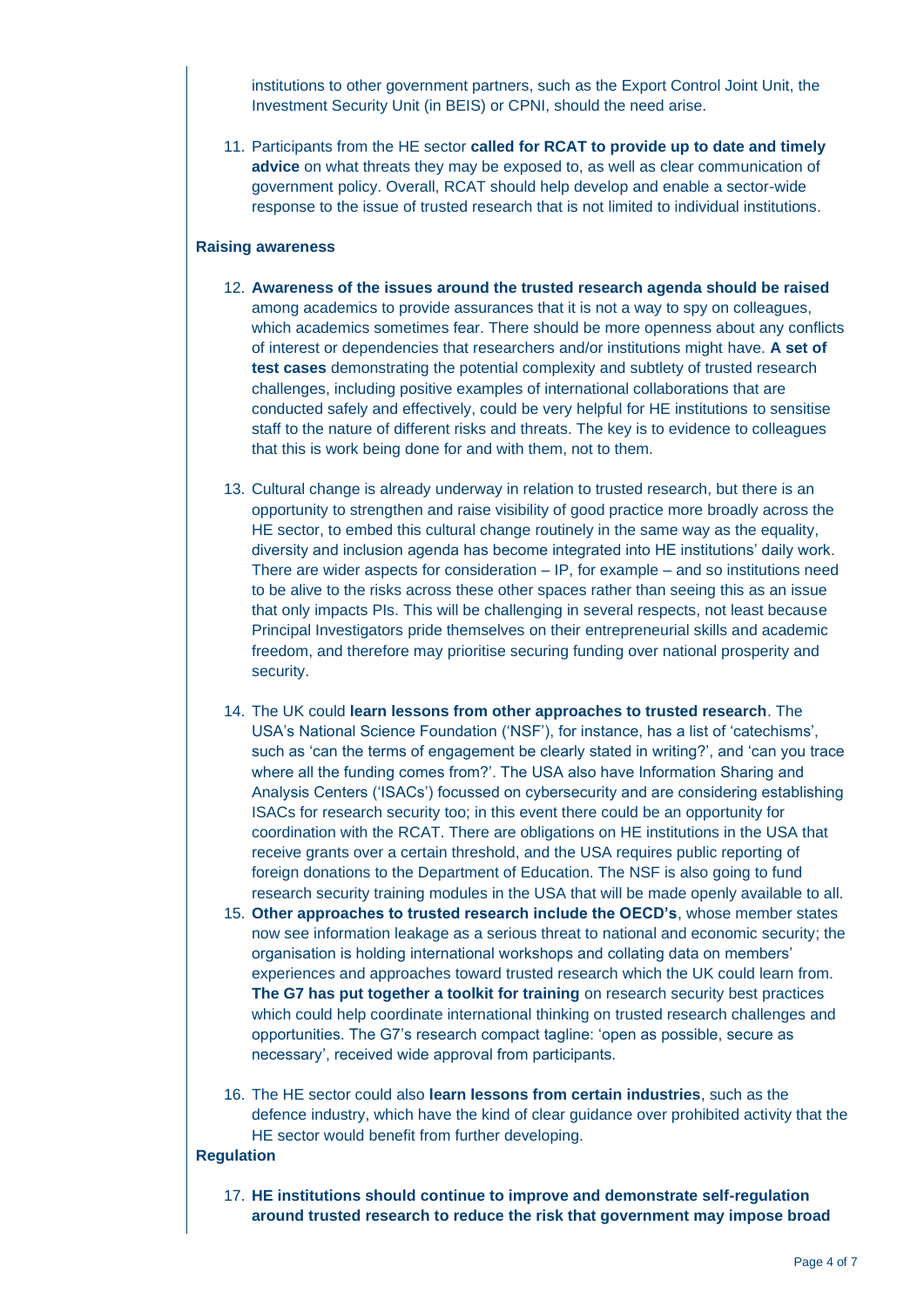**regulation and legislation, with a resultant further risk of this impacting negatively on academic freedom** To avoid this HE institutions should demonstrate that trusted research is part of their values and incorporate it into their culture. One approach could be to encourage staff participation in the governance of universities' international partnerships. Participants acknowledged that the **HE sector has a limited window to shape the regulatory response that it should not squander**.

- 18. The sense that the UK government and security committee wants a more stringent regulatory approach, especially talk of registers, is raising concern in the research community, which **questions the effectiveness of more government regulation and legislation with regards to trusted research**. Collaboration between government and the HE sector, as well as cultural change, will work more effectively than new a set of rules and regulations that may not effectively address the problem. Any regulation should not raise barriers to international collaboration but enable it to thrive in a safe and secure way.
- 19. **Creating and maintaining mutually supportive links between the HE sector, and government is essential**. There should be more opportunity for collaborative work between the HE sector and government, with opportunities for sharing information and best practice. RCAT, which will be at the heart of this process, could look into coordinating a joint statement from the HE sector and government on the values they share concerning trusted research.
- 20. Instead of a 'box-ticking' approach to compliance, some participants thought there should be **more emphasis on personal integrity and individual responsibility** for academics to bring the trusted research agenda into their work, avoiding the burdensome bureaucracy that regulation could bring. Opportunities should be identified to support engagement with academics and how to increase visibility of their role with regards to Trusted Research and Innovation.
- 21. HE institutions are already demonstrating a 'proactive' approach towards building systems and processes around trusted research aimed at mitigating risks and threats. Working together with the RCAT will further the opportunities to strengthen and build on this approach as well as provide consistency and efficiency. Examples from participants included the scrutinising of grants by an expert panel; laying out researchers' responsibilities around trusted research in the grant award letter; and making grantees tick a box to say they have read the trusted research materials. HE institutions could also institute more robust processes like review boards. Though a burden, without taking these steps there is a risk that more hard-line stakeholders may intervene, shutting down potentially beneficial research opportunities in the future.
- 22. **Data on the effects of countries' different mitigation strategies around trusted research is lacking**. The NSF will soon start research to fill this knowledge gap and the UK should monitor the results closely. The government and HE institutions should cooperate to identify what specific, tangible outputs can be achieved, without getting bogged down in the broader context.

#### **Academic freedom**

23. **Participants emphasised that with academic freedom comes responsibility**. On the one hand, there is concern in some quarters about the possibility that government overreach in both the UK and elsewhere could damage research partnerships and collaborations. On the other hand, HE institutions should recognise their role and collective responsibility to national prosperity and security, especially when projects receive UK government funding.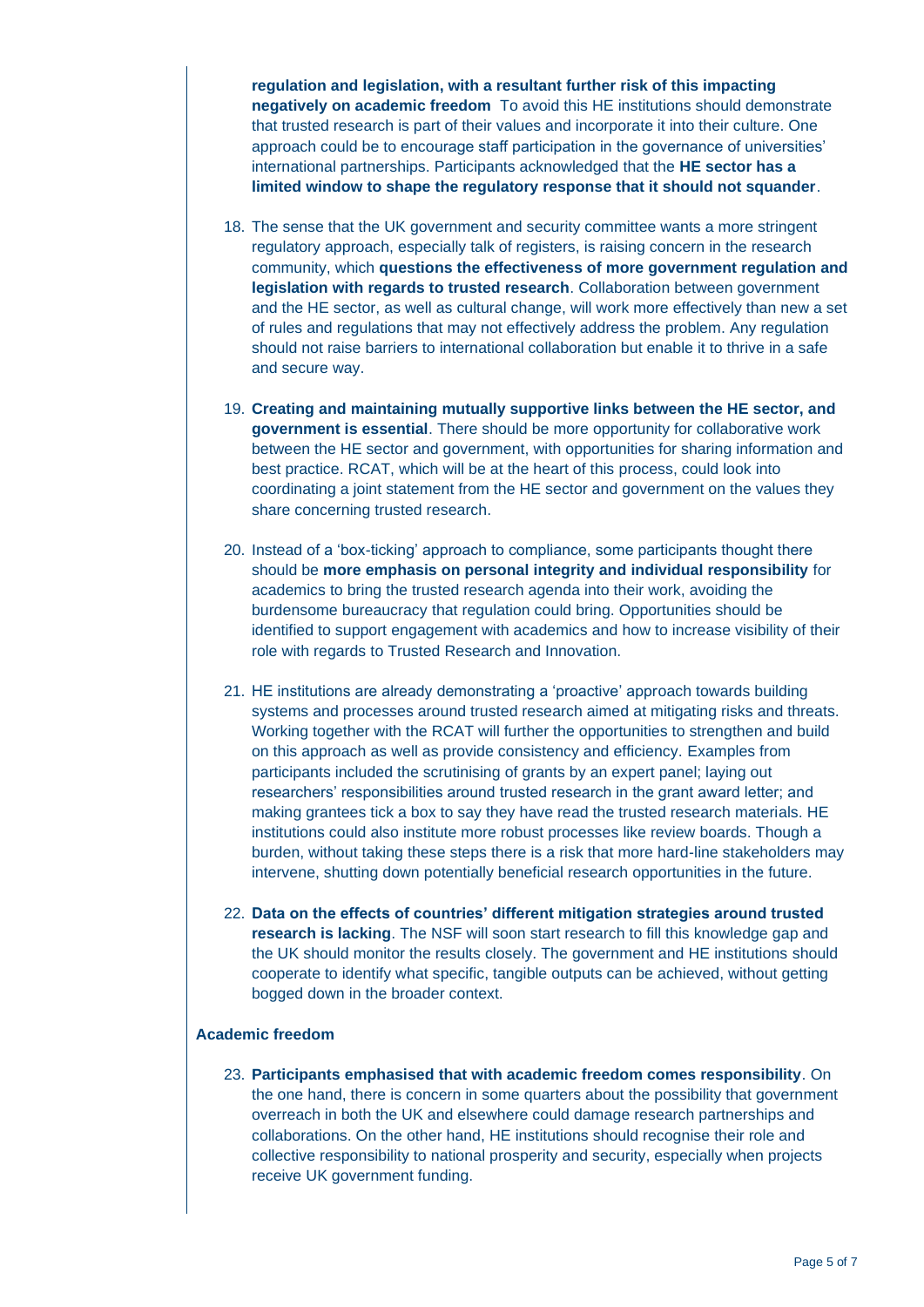- 24. Leaving HE institutions free to pursue **collaborative research opportunities in states with which the UK has challenging political relations can be both valuable and viable when appropriately managed.** One participant pointed to the UK's and Russia's research in arctic science; this world leading, peer reviewed research goes beyond political differences and has enabled conversations between the two governments on climate change, deforestation and broader science diplomacy and soft power initiatives that would otherwise not have been possible.
- 25. Many participants emphasised the importance of developing greater **trust between government, HE institutions, and academics, particularly in the face of increasing misinformation on the one hand and a lack of information on the other.** Some participants believed trust between academics and the heads of research organisations to be very low, while trust between academics and researchers is similarly undermined by competition over funding. Participants also noted the lack of trust between the government and the HE sector, with the latter extremely wary of the former's potential to impose additional, unpopular, and potentially ineffective, regulatory burdens.
- 26. Others argued that trust should not form the basis of cooperation between the government and HE institutions; rather, the HE sector should continue its measures to get below the surface of government statements by talking to stakeholders who work on trusted research to understand what the drivers behind the government's position really are, a role that RCAT would be well-placed to fulfil.

#### **James Bolton-Jones**

Wilton Park | December 2021

Wilton Park reports are intended to be brief summaries of the main points and conclusions of an event. Reports reflect rapporteurs' accounts of the proceedings and do not necessarily reflect the views of the rapporteur. Wilton Park reports and any recommendations contained therein are for participants and are not a statement of policy for Wilton Park, the Foreign, Commonwealth and Development Office (FCDO) or Her Majesty's Government.

Should you wish to read other Wilton Park reports, or participate in upcoming Wilton Park events, please consult our website [www.wiltonpark.org.uk.](http://www.wiltonpark.org.uk/) To receive our monthly bulletin and latest updates, please subscribe to [https://www.wiltonpark.org.uk/newsletter/.](https://www.wiltonpark.org.uk/newsletter/)

#### **Annex I**

#### **Scenario:**

A UK broadsheet newspaper has published a series of articles outlining collaborative partnerships between your university and institutions in China which are known to have links to China's military industrial complex and overseas talent programmes. Immediately prior to publication, the newspaper reached out to the university for comment, to which a brief response was provided.

Throughout a series of articles and interviews published over the course of the last week, the newspaper has disclosed details on a range of different types of these partnerships by your university. These include high levels of under- and post-graduate student intakes from China, collaborative research partnerships funded by UKRI that span a wide spectrum of disciplines and technologies, as well as a jointly funded center on a key emerging research area established last year.

It is also suggested that there has already been a potential loss of sensitive information and wrongdoing resulting from undue foreign interference on one of the collaborative research projects identified. The article provides the names, occupations and affiliations of a number of UK and non-UK based partners involved in these projects.

As well as highlighting the risks around the security of the intellectual property and sensitive information within these partnerships, the newspaper argues that your university is also